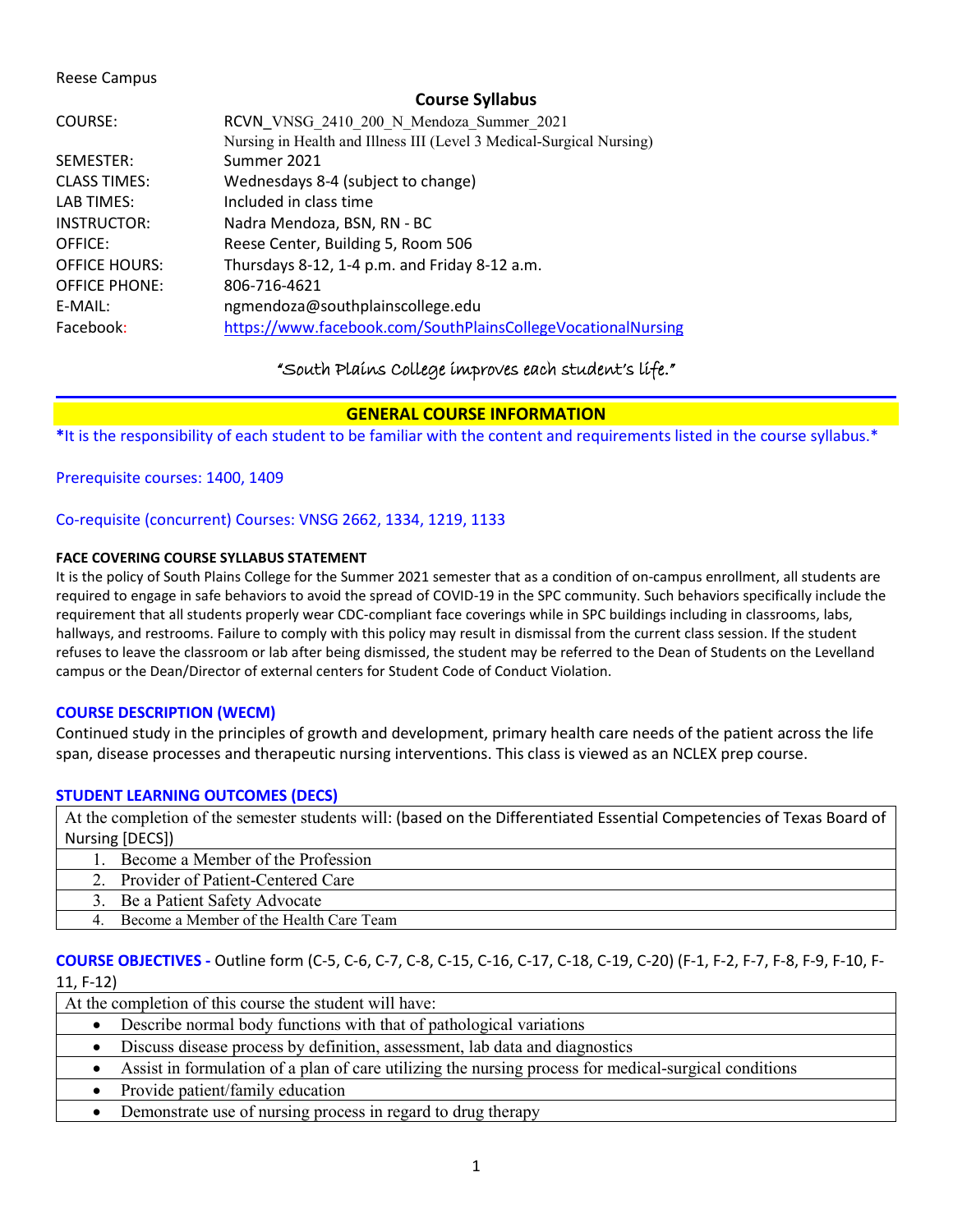- Discuss normal aging, system changes, common disease processes, lifestyle changes, common issues and needs during the aging process
- Discuss the principles of nutrition, the digestive process, food nutrients, diet therapy and diet modifications
- Apply sound nursing principles and concepts to multiple patient situations in a variety of clinical settings
- Be fluid in the use of medical terminology
- Be present and punctual for all classes with no more than 2 (two) absences.

# **EVALUATION METHODS**

Examinations, homework assignments, written assignments, quizzes, and other projects as assigned.

# **ACADEMIC INTEGRITY**

It is the aim of the faculty of South Plains College to foster a spirit of complete honesty and a high standard of integrity. The attempt of any student to present as his or her own any work which he or she has not honestly performed is regarded by the faculty and administration as a most serious offense and renders the offender liable to serious consequences, possibly suspension.

**Cheating** - Dishonesty of any kind on examinations or on written assignments, illegal possession of examinations, the use of unauthorized notes during an examination, obtaining information during an examination from the textbook or from the examination paper of another student, assisting others to cheat, alteration of grade records, illegal entry or unauthorized presence in the office are examples of cheating. Complete honesty is required of the student in the presentation of any and all phases of coursework. This applies to quizzes of whatever length, as well as final examinations, to daily reports and to term papers.

**Plagiarism** - Offering the work of another as one's own, without proper acknowledgment, is plagiarism; therefore, any student who fails to give credit for quotations or essentially identical expression of material taken from books, encyclopedias, magazines and other reference works, or from themes, reports or other writings of a fellow student, is guilty of plagiarism.

# **VARIFICATION OF WORKPLACE COMPETENCIES**

No external learning experiences provided. Successful completion of the DECS competency statements at the level specified by the course objectives allow the student to complete the course and complete the program if all other concurrent coursework is satisfactory. Upon successful completion of the program, students will be eligible to write the NCLEX-PN examination for licensure.

## **BLACKBOARD**

**Blackboard is an e-Education platform designed to enable educational innovations everywhere by connecting people and technology. This educational tool will be used in this course throughout the semester as a reporting tool and communication too.** Students should be aware that the "total" points noted on this education platform does not reflect the actual grade of the student because it does not take in to consideration the percentages of each grade. Please calculate your grade according to the criteria in this syllabus.

## **FACEBOOK**

# The Vocational Nursing Program has a Facebook page at

https://www.facebook.com/SouthPlainsCollegeVocationalNursingProgram in addition to the South Plains College website. This Facebook page will be used to keep students up-to-date on program activities, South Plains College announcements and will help with program recruitment. "Liking" the South Plains College Vocational Nursing Program Facebook page is not mandatory, nor are personal Facebook accounts, in order to access this page.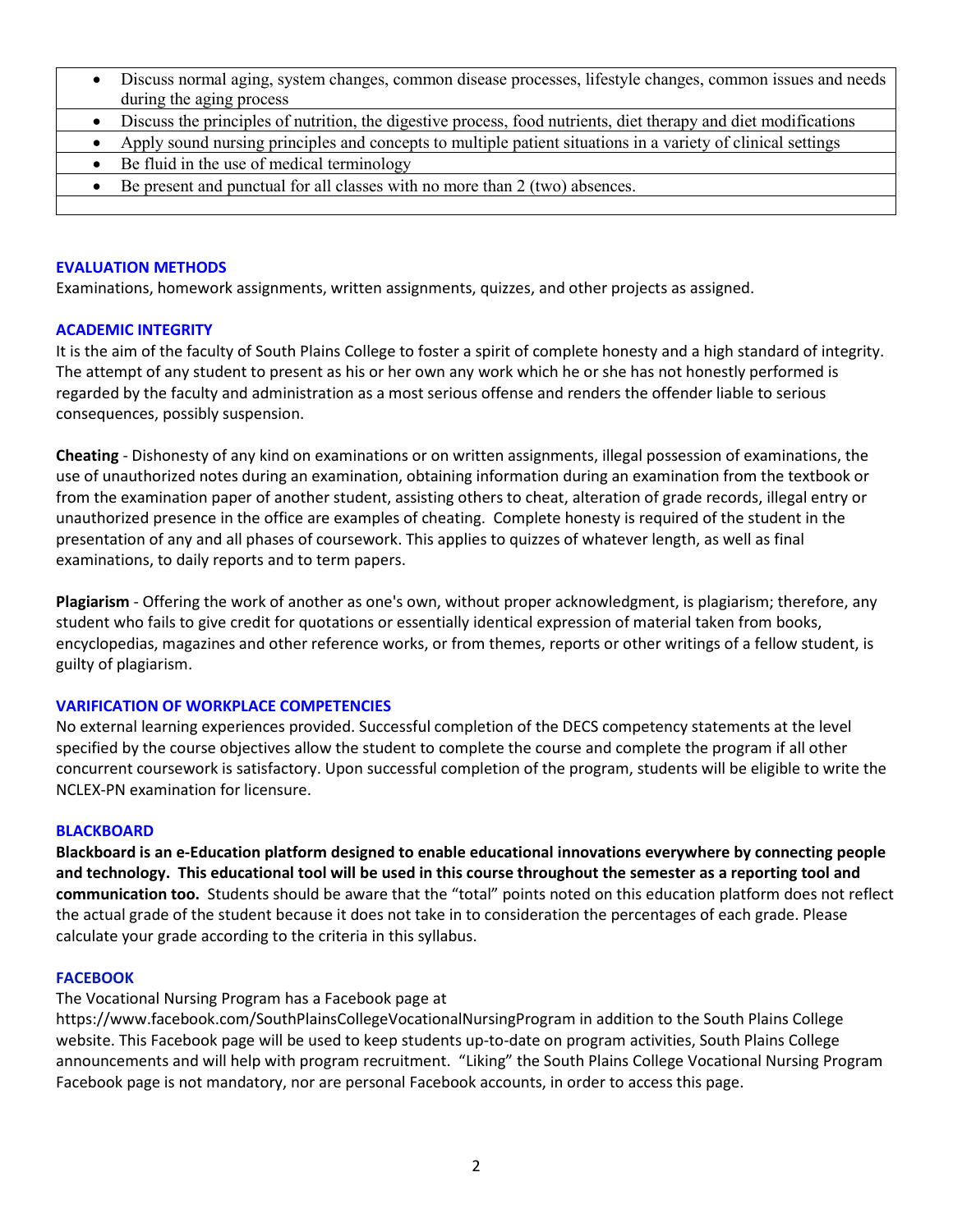#### **SCANS and FOUNDATION SKILLS**

Refer also to Course Objectives. Scans and Foundation Skills attached

## **SPECIFIC COURSE INFORMATION**

#### **TEXT AND MATERIALS**

Williams, L., & Hopper, P. (2019). Understanding Medical Surgical Nursing, (6th ed.), F.A. Davis. ISBN #978-0-8036-6898-0

Williams, L., & Hopper, P. (2019) Study Workbook for Understanding Medical Surgical Nursing, (6<sup>th</sup> ed.), F.A. Davis. ISBN #978-0-8036-6900-0

Watkins, C. J. Pharmacology Clear & Simple, 2<sup>nd</sup> Ed. FA Davis, IBSN 978-0-8036-2588-4 Taber's Encyclopedia

Leeuwen, A. (2017) Davis's Comprehensive Handbook of Laboratory Diagnostic Tests with Nursing Implications, 5th edition, Davis, IBSN 978-0-8036-3664-4

Vallerand, A. (2019) Davis's Drug Guide for Nurses, 16th edition, Davis IBSN 978-0-8036-2837-3

#### **ADDITIONAL CLASSROOM ITEMS**

Students should come to class prepared with pens, pencils, and a spiral notebook for taking notes, completing quizzes or assignments in class. Students should be prepared to take notes over lecture material if they choose. If PowerPoint outlines are posted on Blackboard, they must be printed prior to class. Class time will not be given for printing notes.

## **ATTENDANCE POLICY (\*READ CAREFULLY)**

## **Class Attendance**

Students are expected to attend all classes in order to be successful in a course. The student will be administratively withdrawn from the course when absences become excessive as defined in the course syllabus.

Because of the fast pace of this course within the Vocational Nursing Program and as stated in the Vocational Nursing Student Handbook, make up work is not accepted in this course. Students are officially enrolled in all courses for which they pay tuition and fees at the time of registration. Should a student, for any reason, delay in reporting to a class after official enrollment, absences will be attributed to the student from the first class meeting.

Students who enroll in a course but have "Never Attended" by the official census date, as reported by the faculty member, will be administratively dropped by the Office of Admissions and Records. A student who does not meet the attendance requirements of a class as stated in the course syllabus and does not officially withdraw from that course by the official census date of the semester, may be administratively withdrawn from that course and receive a grade of "X" or "F" as determined by the instructor. Instructors are responsible for clearly stating their administrative drop policy in the course syllabus, and it is the student's responsibility to be aware of that policy.

It is the student's responsibility to verify administrative drops for excessive absences through MySPC using his or her student online account. If it is determined that a student is awarded financial aid for a class or classes in which the student never attended or participated, the financial aid award will be adjusted in accordance with the classes in which the student did attend/participate and the student will owe any balance resulting from the adjustment.

(http://catalog.southplainscollege.edu/content.php?catoid=47&navoid=1229#Class\_Attendance)

ATTENDANCE PHILOSOPHY (as noted in the Student Vocational Nurse Handbook): Research has proven that academic achievement for each student is enhanced when the student has regular and punctual attendance. In order to foster accountability, to match the work environment policies, and to foster learning and understanding, attendance is mandatory in the Vocational Nursing Program. Understanding that illnesses and unavoidable problems do arise, the VNP does allow for some absences within the program. Faculty do not inquire as to why a student is absent because the student is an adult learner. Faculty also do not do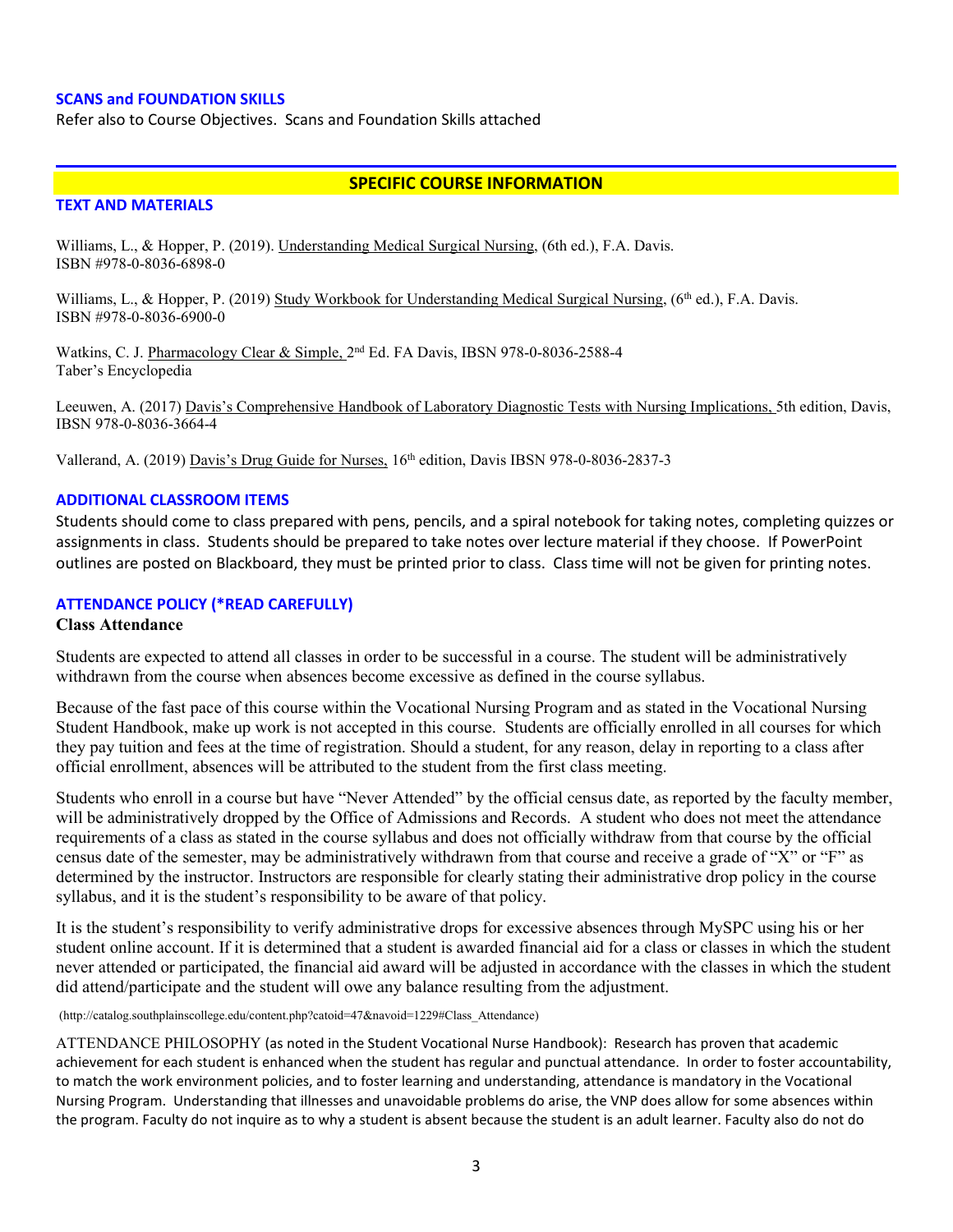make up classes or repeat lectures for students who miss a class; students who are absent should obtain missed information from a fellow classmate.

Additionally, one way a student demonstrates the nursing caring attitude is through timeliness and attendance.

Students should take an absence when they are truly ill (running fever, nausea/vomiting not due to pregnancy, diarrhea or some other communicable disease). A physician's release should be submitted when the student is treated by a physician.

Absences are recorded for the whole day if a class is scheduled for the whole day. If a student leaves before the end of the class period, the student is marked "absent" for the day. A student who misses the morning session may attend the afternoon session to get the information, but the student is still marked as "absent" for the day. There are no "half-day" absences. If the student is asked to leave the classroom for any reason (sleeping, talking or other inappropriate behavior), the student is given an absence.

Attendance is most often taken by a sign in sheet. Students who "forget" to sign in are counted as absent.

As a matter of courtesy and professional behavior, a student who is going to be absent should email or call the course instructor and inform the instructor of the pending absence.

**TARDINESS**— It is disruptive to students who are on time for a tardy student to enter the classroom with books and backpacks. It also demonstrates a lack of caring and lack of respect to classmates for the tardy student to disrupt class.

- \* Students who are (1) tardy to the start of class or (2) tardy following a break or lunch are counted as tardy within the first 5 minutes of the class starting (after that, students are absent).
- \* Students who are tardy to class for an examination are not allowed to come in to class once the exam has begun are counted as absent. These students may come in to class after the examination is over to hear the information but the absence will remain.
- \* Two tardy's count as one absence.

**ATTENDANCE RECORDS:** Because the student is an adult learner, each student should keep his/her own record of absence. Faculty is under NO obligation to inform a student of absences; the student will be notified when he/she no longer meets program objectives because of excessive absences and the student is being withdrawn. *Should the student believe a discrepancy exists, the student should submit the notice in writing to the Program Director within 24 hours of notification.*

## **A STUDENT MAY HAVE NO MORE THAN 2 ABSENCES IN THIS COURSE. ON THE 3rd ABSENCE, THE STUDENT IS WITHDRAWN.**

Students must attend all required online instructional events, Zoom meetings, and in person classes.

All exams are given face-to-face with a scantron.

#### **EMERGENCY MESSAGES**

The student should notify his/her family that in case of an emergency during normal class schedule, they should call the Nursing Office at (806)716-4626 or (806)716-4719. Class will not be interrupted unless it is an emergency, so they must identify themselves and say it is an emergency to get immediate action. The student should notify his/her family that in the case of an emergency during clinical rotations, they should call and leave a message or text (who they are and who they need to get in touch with for an emergency) to the number or numbers provided to them in the clinical course syllabus and/or on the clinical course schedule..

#### **Dropping a class**

Students should submit a **Student [Initiated](https://forms.office.com/Pages/ResponsePage.aspx?id=ZrGRbWrP6UWeIqAmJdCCqRkmPIpp6AVCixFJfcqITt9UODExTUFXS0JOODhJOTlYM0NEV1kzRk9GMS4u) Drop Form** online**.**

**Students will not be required to obtain an instructor signature to drop**, however, we do encourage students to communicate with instructors or advisors prior to dropping a course when they are able. **There will be no charge for drops for the fall or spring semesters**.

#### **Withdrawing from all classes**

If a student wishes to withdraw from all courses, they should initiate that process with the Advising Office. They can schedule an appointment with an advisor by visiting <http://www.southplainscollege.edu/admission-aid/advising/spcadvisors.php> or by calling 806-716-2366.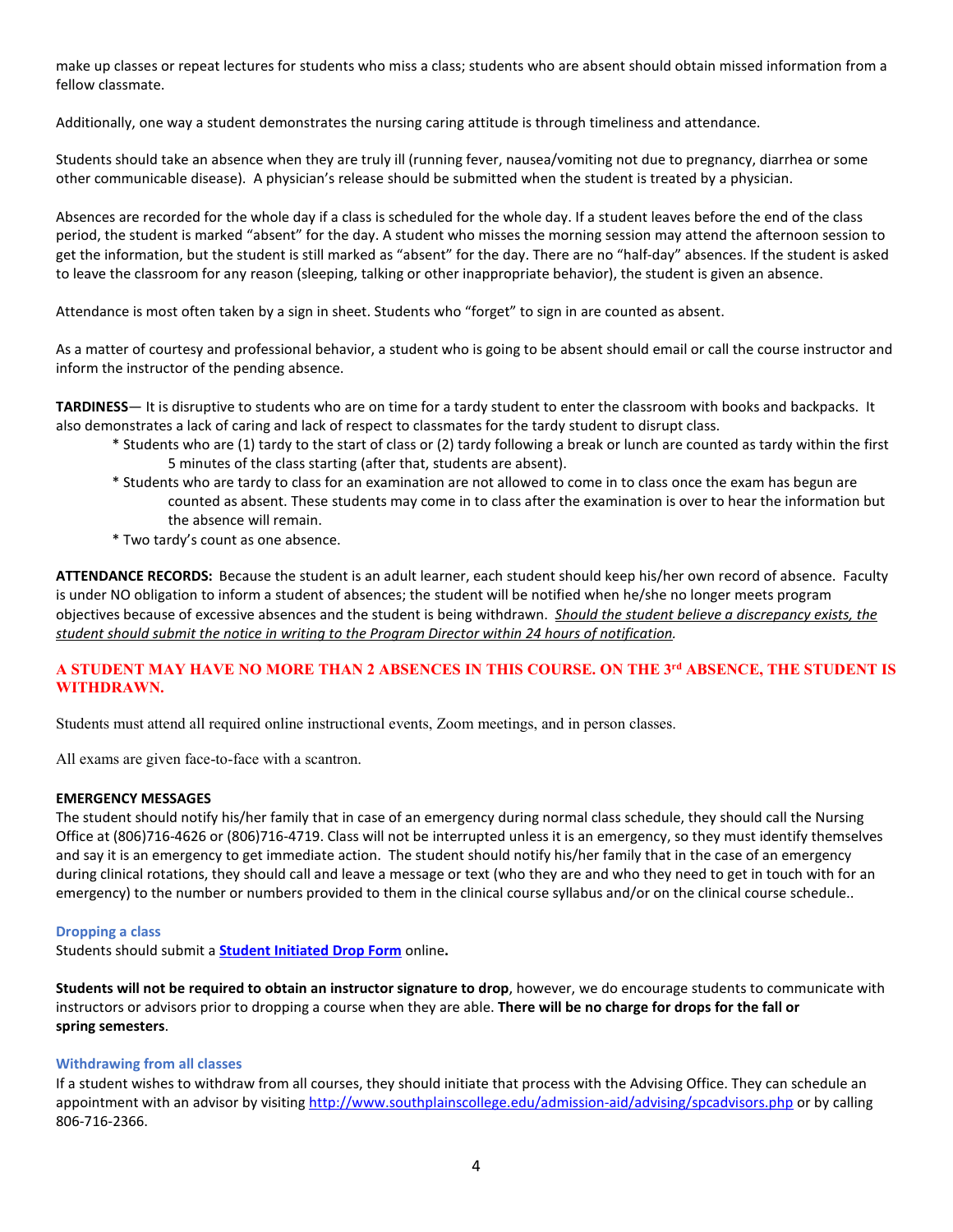#### **Schedule Change (after late registration and before census date)**

To make a schedule change after the late registration date and before the census date, students should submit a **[Schedule](https://forms.office.com/Pages/ResponsePage.aspx?id=ZrGRbWrP6UWeIqAmJdCCqRkmPIpp6AVCixFJfcqITt9UODIyTkRZSkFHVDNSVFRFV0g0T0tVWVAwRi4u) Change [Form.](https://forms.office.com/Pages/ResponsePage.aspx?id=ZrGRbWrP6UWeIqAmJdCCqRkmPIpp6AVCixFJfcqITt9UODIyTkRZSkFHVDNSVFRFV0g0T0tVWVAwRi4u)** After late registration, adding a class requires instructor approval. If a student is requesting to be added to one of your courses and you approve, please email [registrar@southplainscollege.edu](mailto:registrar@southplainscollege.edu) with your approval. This can take the place of signature on the Schedule Change Form that we have required in the past.

For additional information regarding schedule changes, drops and withdrawals, click [here.](http://www.southplainscollege.edu/admission-aid/apply/schedulechanges.php)

#### **ASSIGNMENT POLICY**

All assignments must be completed by the assigned due date. Late and/or incomplete work will not be accepted and a grade of zero will be recorded. Assignments, quizzes, exams, and skills that are missed due to an unexcused absence may not be made up. See the instructor for more specific information.

It is the responsibility of the student to be informed of class progress and assignments and to come to class prepared to participate in discussion, to turn in any assignments due, and/or take the quiz or test scheduled for that day. Reading any assigned material assists the student to listen to the lecture with a higher degree of acuity and to participate in class discussion more effectively.

The study guides that accompany the text books offer the students different learning styles or ways of comprehending information. Students struggling to understand the text should refer to these additional books. Students may also access the published website for additional helps.

Because of the fast pace of this course within the nursing program NO MAKE UP WORK is accepted.

#### **COMPUTER USAGE**

Students will be required to access course materials via Black Board.

## **ALL STUDENTS ARE EXPECTED TO KNOW THEIR SPC STUDENT USER NAME AND PASSWORD.**

#### **COMPUTER LAB USAGE**

Currently the campus computer lab in building 5 remains closed due to the Covid-19 crisis. Computers are available in the labs at building 8 for student use.

#### **EXAMS**

Exams are a measurement of learning, and while they do not measure ALL learning, exams are the instruments used in the academic setting to measure learning. Because of the nature of this material and of nursing, ALL information in this course is important. Someday, the student in the role of the vocational nurse may be the only person to stand between the patient and harm or death. Therefore, the student is NOT merely studying to pass the exam, but studying to intervene on the behalf of the patient.

By this course, the student has had all basic medical-surgical concepts through the Level 1 and Level 2 courses. The aim of this course is to stimulate higher critical thinking and increased nursing judgment in preparation for the NCLEX. The student is expected to have maintained the previous body of knowledge from earlier coursework for use within this course. The fundamental knowledge WILL NOT be reviewed in this course.

Exams may cover information given during lecture, handouts, and assigned reading of the texts. At the completion of the course a written *comprehensive* final examination will be given. Exams will be in the form of essay multiple choice, matching, select all that apply, and completion.

## **NO HATS OR CAPS ARE TO BE WORN DURING QUIZZES AND EXAMS. BOOKS, FOOD, SMART WATCHES OR CELL PHONES AND BACKPACKS ARE NOT TO BE IN THE ROOM DURING EXAMINATIONS.**

1. Grades will be posted on Black Board as soon as they are available.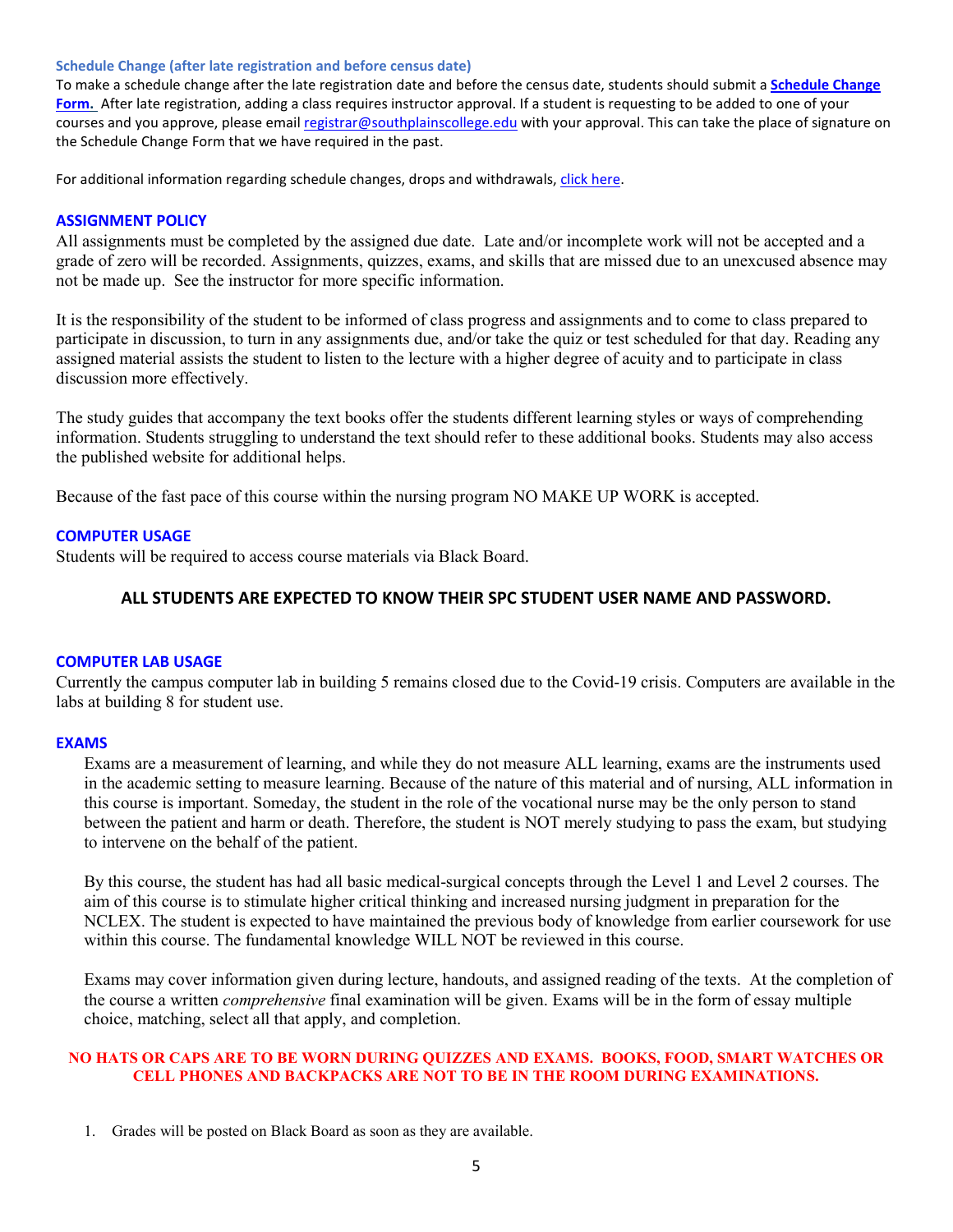- 2. Each student should know current course averages for all classes.
- 3. **Students must earn a "C" (75) or better in this class for completion**
- 4. Students have the opportunity to review all grades as they are recorded. Should the student have any questions about a specific grade or specific test question, the student must discuss this with the instructor within 48 hours of notification of grade assignment. Once the 48 hours have passed without the student questioning the grade or question, **the assigned grade is final and may not be challenged at the end of the course. The final exam may not be reviewed.**
- 5. The Final Exam grade and a numerical course grade will NOT be posted on BlackBoard. The final course grade will be posted to MySPC as the transcripted letter grade.
- 6. Once grades are posted, an exam is ready for review. A student may email for an appointment to come by the office and review the exam.

#### **Grades will not be given or discussed by email or phone.**

#### **MISSED EXAMS/MAKEUP WORK:**

- 1. There will be NO make-up exams for a missed unit exam. Since the final exam is comprehensive (meaning that it covers the entire course), the final exam grade will be substituted for the first missed unit exam grade only. Should any additional unit exam be missed, a grade of "0" will be recorded.
- **2. No exams will be given prior to the originally scheduled exam.**
- **3. All exams will be on scantron. The student is responsible for turning in 10 (50) and 1 (100) scantrons to the instructor. All scantrons need to be turned in before the first test. If not, the test grade will result in a "0".**

## **GRADING POLICY**

Students must earn an overall grade of 75 or better in this course section to pass.

#### **Final semester grades will be based on the following:**

**Unit Exams: 50% Homework: 10% Final Exam: 40%**

| $90-100$ A    |
|---------------|
| 80-89.9 B     |
| 75-79.9 C     |
| $70-74.9$ D   |
| 69 or Below F |
|               |

The Final Course grade will not be rounded up. Example: Your average is 79.8. Your grade will be 79 which is a C.

## **COMMUNICATION POLICY**

• Electronic communication between instructor and students in this course will utilize the South Plains College Blackboard and email systems. The instructor will not initiate communication using private email accounts. Students are encouraged to check SPC email on a regular basis. Students will also have access to assignments, web-links, handouts, and other vital material which will be delivered via Blackboard. Any student having difficulty accessing the Blackboard or their email should immediately contact the help desk. **Email Policy**:

A. Students are expected to read and, if needed, respond in a timely manner to college e-mails. It is suggested that students check college e-mail daily to avoid missing time-sensitive or important college messages. Students may forward college emails to alternate e-mail addresses; however, SPC will not be held responsible for e-mails forwarded to alternate addresses. B. A student's failure to receive or read official communications sent to the student's assigned e-mail address in a timely manner does not absolve the student from knowing and complying with the content of the official communication. C. The official college e-mail address assigned to students can be revoked if it is determined the student is utilizing it inappropriately. College e-mail must not be used to send offensive or disruptive messages nor to display messages that violate state or federal law

D. Instructors make every attempt to respond to student emails *during regular college business hours* when faculty are on campus. Instructors *are not* required to answer emails after hours or on weekends.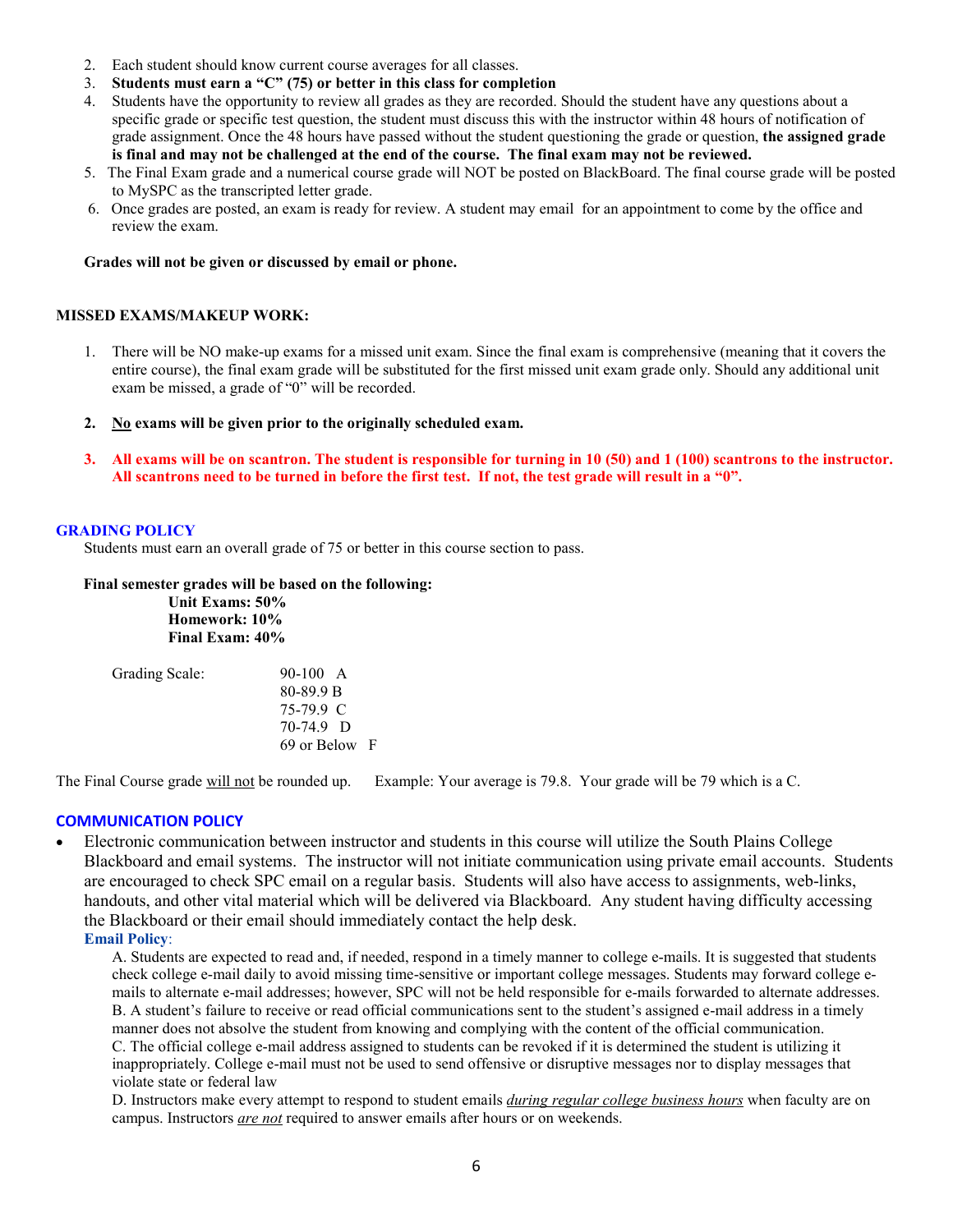E. Students who use email inappropriately to faculty, students, staff or others will be placed on probation for the first offense; dismissed from the program for a second offense.

**Texting Faculty**: Students should not text faculty via the faculty cell phone. Written communication should be by email, office phone, or personal notes. The faculty cell phone is for contact during the clinical hours ONLY and should not be used outside the clinical experience. Students who text faculty will be placed on probation for the first offense and dismissed from the program for the second offense.

## **CAMPUS CARRY**

Campus Concealed Carry - Texas Senate Bill - 11 (Government Code 411.2031, et al.) authorizes the carrying of a concealed handgun in South Plains College buildings only by persons who have been issued and are in possession of a Texas License to Carry a Handgun. Qualified law enforcement officers or those who are otherwise authorized to carry a concealed handgun in the State of Texas are also permitted to do so. Pursuant to Penal Code (PC) 46.035 and South Plains College policy, license holders may not carry a concealed handgun in restricted locations. For a list of locations, please refer to the SPC policy at: [\(http://www.southplainscollege.edu/human\\_resources/policy\\_procedure/hhc.php\)](http://www.southplainscollege.edu/human_resources/policy_procedure/hhc.php) Pursuant to PC 46.035, the open carrying of handguns is prohibited on all South Plains College campuses. Report violations to the College Police Department at 806-716-2396 or 9-1-1.

## **PREGNANCY ACCOMMODATIONS STATEMENT**

If you are pregnant, or have given birth been within six months, under Title IX you have a right to reasonable accommodations to help continue your education. Students who wish to request accommodations must contact the Health and Wellness Center at 806-716-2529 to initiate the process.

## COVID-19 INFORMATION (Subject to change)

The student area where the fridge and microwave are at are closed. You may use the vending machine. Temperature checks will be done by discretion of the faculty at any given time.

## FACE COVERING STATEMENT

It is the policy of South Plains College for the start of summer 2021 semester that as a condition of on-campus enrollment, all students are required to engage in safe behaviors to avoid the spread of COVID-19 in the SPC community. Such behaviors specifically include the requirement that all students properly wear CDC-compliant face coverings while in SPC buildings including in classrooms, labs, hallways, and restrooms. Failure to comply with this policy may result in dismissal from the current class session. If the student refuses to leave the classroom or lab after being dismissed, the student may be referred to the Dean of Students on the Levelland campus or the Dean/Director of external centers for Student Code of Conduct Violation.

## IN CASE OF EMERGENCY

Please contact Stacie Johnson at 806-716-4626 or Korbi Berryhill at 806-716-4719

The student should notify his/her family that in case of an emergency during normal class schedule. Class will not be interrupted unless it is an emergency, so they must identify themselves and say it is an emergency to get immediate action.

The student should notify his/her family that in the case of an emergency during clinical rotations, they should call and leave a message or text (who they are and who they need to get in touch with for an emergency) to the number or numbers provided to them in the clinical course syllabus and/or on the clinical course schedule.

## **STUDENT CONDUCT**

Rules and regulations relating to the students at South Plains College are made with the view of protecting the best interests of the individual, the general welfare of the entire student body and the educational objectives of the college. As in any segment of society, a college community must be guided by standards that are stringent enough to prevent disorder, yet moderate enough to provide an atmosphere conducive to intellectual and personal development.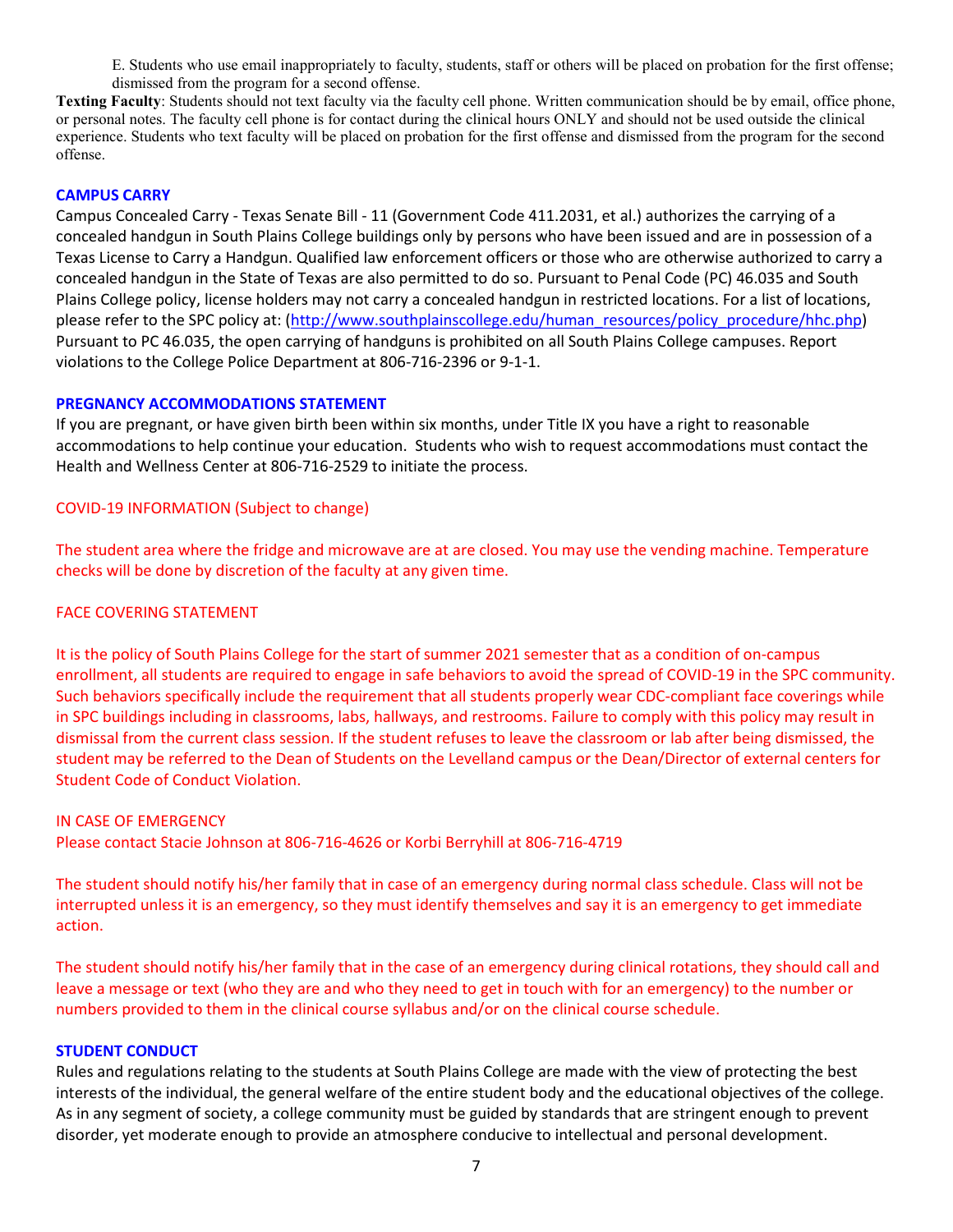A high standard of conduct is expected of all students. When a student enrolls at South Plains College, it is assumed that the student accepts the obligations of performance and behavior imposed by the college relevant to its lawful missions, processes and functions. Obedience to the law, respect for properly constituted authority, personal honor, integrity and common sense guide the actions of each member of the college community both in and out of the classroom. Students are subject to federal, state and local laws, as well as South Plains College rules and regulations. A student is not entitled to greater immunities or privileges before the law than those enjoyed by other citizens. Students are subject to such reasonable disciplinary action as the administration of the college may consider appropriate, including suspension and expulsion in appropriate cases for breach of federal, state or local laws, or college rules and regulations. This principle extends to conduct off-campus which is likely to have adverse effects on the college or on the educational process which identifies the offender as an unfit associate for fellow students.

Any student who fails to perform according to expected standards may be asked to withdraw. Rules and regulations regarding student conduct appear in the current Student Guide.

# **SPECIAL REQUIREMENTS (\*Read Carefully)**

- Students must present the signature page acknowledging that the student has read and understands the content of this syllabus.
	- **These signature pages are due by Friday of the first week of classes.**
		- **Cell Phones – ATTENTION: ALL CELL PHONES SHOULD BE KEPT IN LOCKERS OR IN YOUR CAR DURING THE CLASS TIME!**
		- *If a student's cell phone goes off during lecture, the phone will be taken up and not given back until after class.*
		- *Should a cell phone go off during an exam, that student's test will end right there with a "50" recorded as the highest possible grade for this exam grade. (Even if the student is on the last question of that exam).*

## **COURSE DISCLAIMER**

This course will challenge the student to use nursing judgment to challenge the student to go beyond facts to understand larger patterns and relationships related to patient care and illness. The focus is on student-centered learning, integrated learning activities, learning outcomes related to conceptual learning and higher-level critical thinking. The student is expected to take responsibility for his/her own learning, since nursing will required the student to be a self-directed learner for the rest of the nursing career.

#### **To Be Successful in this course:** *Because this information is VITAL to becoming a safe and effective vocational nurse, the student MUST commit to learning this information as thoroughly as possible. The BEST way to do this is through diligent DAILY study and weekly review!*

H. STUDENT SUCCESS: **Repetition and study are the ONLY WAYS for students to retain the volume of information contained in this course! You MUST study outside of the classroom if you want to succeed.** 

Textbook: This textbook is designed for independent learning and contains many activities to help you learn! The Key terms and definitions are the best places to start. Students should make flash cards of these key terms and carry around with them for quick study and review. At the end of each chapter there are review questions with which you can test yourself.

## RECOMMENDATIONS ON HOW TO STUDY:

- COMMIT to your career choice—which means committing to this class. Decide you WANT to learn this information and you will.
- Study at least an hour every day! Do not wait until the night before or the morning of an exam and expect to learn all of the information presented! Daily study helps you understand and place information in long-term memory.
- Read the chapters prior to class—don't let the lecture be the first time you become acquainted with the information. If you do this, it is like hearing a foreign language and you are already behind.
- Plan weekly reviews of old material. Set aside some time (maybe on a Saturday) and quickly go through your old notes from previous units—remember there will be a comprehensive final. Remember, you have to know the body parts and how they work as long as you are a nurse!
- Take NOTES in class!
- The first time you have less than a desirable grade, make an appointment with me to discuss what you are doing! Don't wait until it's almost the final—it's too late then!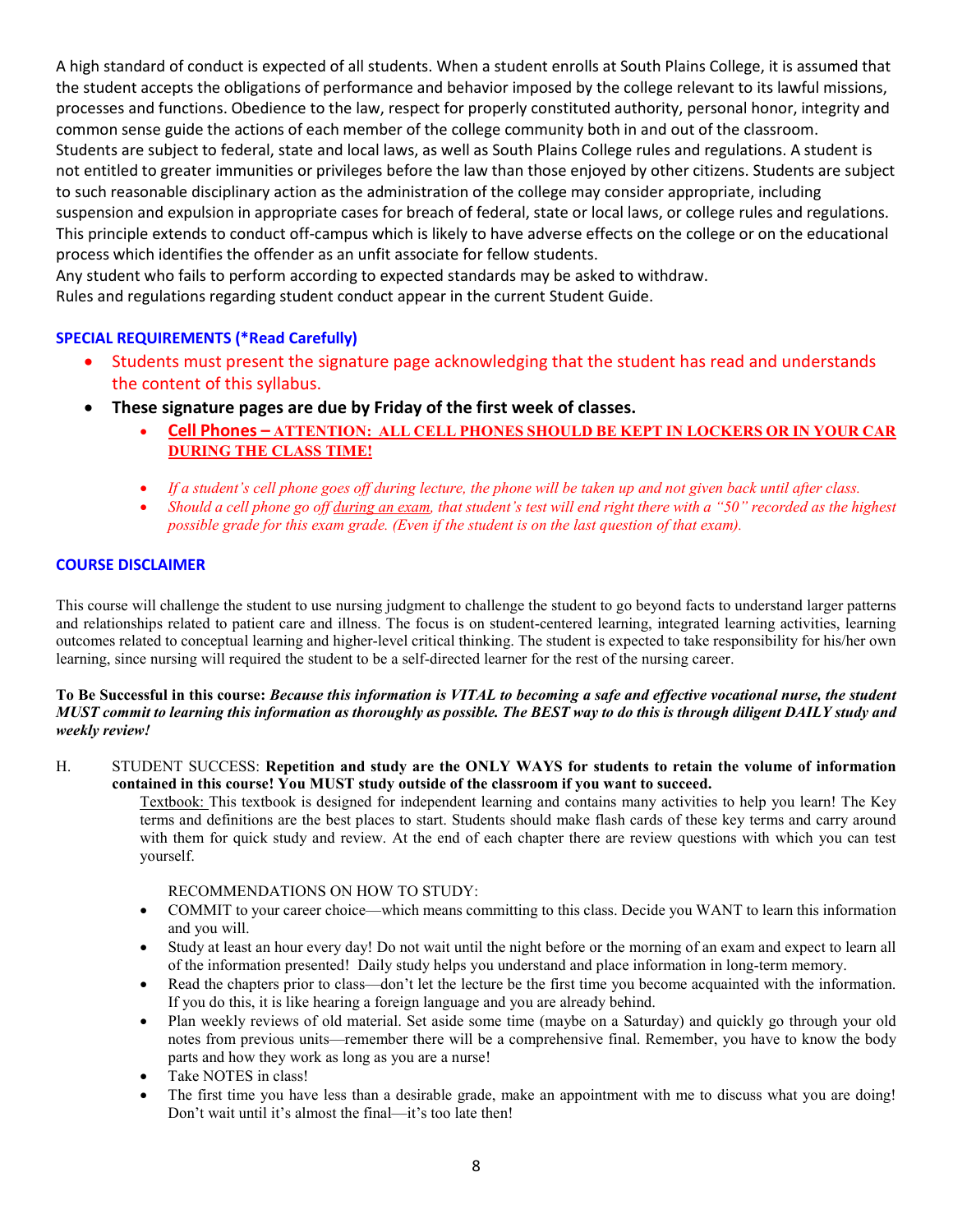If you FAIL this class, it is because you *chose* to fail! You choose your attitude. . . . *positive or negative!* You choose to study daily. . . . *or wait until the last minute!* You choose to read the chapters. . . . *or to wait and try to skim after class or before a test!* You choose to use the available resources . . . *or not!* You choose to attend class and arrive on time. . . . *or not!* You choose to review weekly . . . . *or not!* You choose to seek help. . . .*or not! It really is up to you!*

Nadra Mendoza, BSN, RN - BC Adult Health 3 Instructor SPC Vocational Nursing Program – Reese Center

#### **ACCOMMODATIONS**

**4.1.1.1. Diversity Statement** In this class, the teacher will establish and support an environment that values and nurtures individual and group differences and encourages engagement and interaction. Understanding and respecting multiple experiences and perspectives will serve to challenge and stimulate all of us to learn about others, about the larger world and about ourselves. By promoting diversity and intellectual exchange, we will not only mirror society as it is, but also model society as it should and can be.

**4.1.1.2. Disabilities Statement** Students with disabilities, including but not limited to physical, psychiatric, or learning disabilities, who wish to request accommodations in this class should notify the Disability Services Office early in the semester so that the appropriate arrangements may be made. In accordance with federal law, a student requesting accommodations must provide acceptable documentation of his/her disability to the Disability Services Office. For more information, call or visit the Disability Services Office at Levelland (Student Health & Wellness Office) 806-716-2577, Reese Center (Building 8) 806-716-4675, or Plainview Center (Main Office) 806-716-4302 or 806-296-9611.

**4.1.1.3 Non-Discrimination Statement** South Plains College does not discriminate on the basis of race, color, national origin, sex, disability or age in its programs and activities. The following person has been designated to handle inquiries regarding the non-discrimination policies: Vice President for Student Affairs, South Plains College, 1401 College Avenue, Box 5, Levelland, TX 79336. Phone number 806-716-2360.

**4.1.1.4 Title IX Pregnancy Accommodations Statement** If you are pregnant, or have given birth within six months, Under Title IX you have a right to reasonable accommodations to help continue your education. To [activate](http://www.southplainscollege.edu/employees/manualshandbooks/facultyhandbook/sec4.php) accommodations you must submit a Title IX pregnancy accommodations request, along with specific medical documentation, to the Director of Health and Wellness. Once approved, notification will be sent to the student and instructors. It is the student's responsibility to work with the instructor to arrange accommodations. Contact the Director of Health and Wellness at 806-716-2362 or [email](http://www.southplainscollege.edu/employees/manualshandbooks/facultyhandbook/sec4.php) [cgilster@southplainscollege.edu](mailto:cgilster@southplainscollege.edu) for assistance.

**4.1.1.5 OPTIONAL STATEMENT - Campus [Concealed Carry](http://www.southplainscollege.edu/employees/manualshandbooks/facultyhandbook/sec4.php) Statement** Texas Senate Bill - 11 (Government Code 411.2031, et al.) authorizes the carrying of a concealed handgun in South Plains College buildings only by persons who have been issued and are in possession of a Texas License to Carry a Handgun. Qualified law enforcement officers or those who are otherwise authorized to carry a concealed handgun in the State of Texas are also permitted to do so. Pursuant to Penal Code (PC) 46.035 and South Plains College policy, license holders may not carry a concealed handgun in restricted locations. For a list of locations and Frequently Asked Questions, please refer to the Campus Carry page at: <http://www.southplainscollege.edu/campuscarry.php>

Pursuant to PC 46.035, the open carrying of handguns is prohibited on all South Plains College campuses. Report violations to the College Police Department at 806- 716-2396 or 9-1-1.

#### **FOUNDATION SKILLS**

#### **BASIC SKILLS–Reads, Writes, Performs Arithmetic and Mathematical Operations, Listens and Speaks**

F-1 Reading–locates, understands, and interprets written information in prose and in documents such as manuals, graphs, and schedules.

- F-2 Writing–communicates thoughts, ideas, information and messages in writing and creates documents such as letters, directions, manuals, reports, graphs, and flow charts.
- F-3 Arithmetic–performs basic computations; uses basic numerical concepts such as whole numbers, etc.
- F-4 Mathematics–approaches practical problems by choosing appropriately from a variety of mathematical techniques.
- F-5 Listening–receives, attends to, interprets, and responds to verbal messages and other cues.
- F-6 Speaking–organizes ideas and communicates orally.

#### **THINKING SKILLS–Thinks Creatively, Makes Decisions, Solves Problems, Visualizes and Knows How to Learn and Reason**

- F-7 Creative Thinking–generates new ideas.
- F-8 Decision-Making–specifies goals and constraints, generates alternatives, considers risks, evaluates and chooses best alternative.
- F-9 Problem Solving–recognizes problems, devises and implements plan of action.
- F-10 Seeing Things in the Mind's Eye–organizes and processes symbols, pictures, graphs, objects, and other information.
- F-11 Knowing How to Learn–uses efficient learning techniques to acquire and apply new knowledge and skills.
- F-12 Reasoning–discovers a rule or principle underlying the relationship between two or more objects and applies it when solving a problem.

**PERSONAL QUALITIES–Displays Responsibility, Self-Esteem, Sociability, Self-Management, Integrity and Honesty**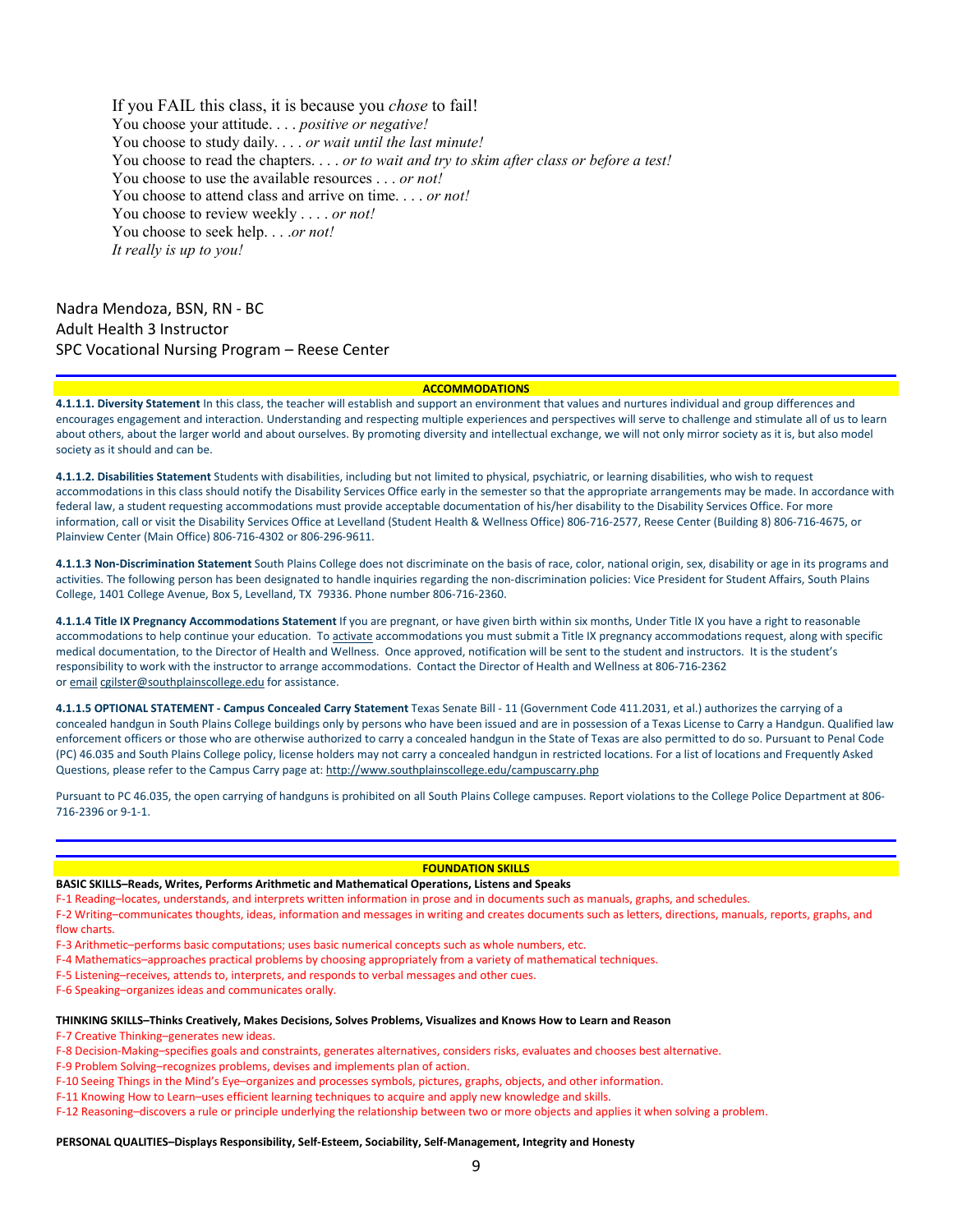- F-13 Responsibility–exerts a high level of effort and perseveres towards goal attainment.
- F-14 Self-Esteem–believes in own self-worth and maintains a positive view of self.
- F-15 Sociability–demonstrates understanding, friendliness, adaptability, empathy and politeness in group settings.
- F-16 Self-Management–assesses self accurately, sets personal goals, monitors progress and exhibits self-control.

F-17 Integrity/Honesty–chooses ethical courses of action.

#### **SCANS COMPETENCIES [Secretaries Commission Achieving Necessary Skills)**

- C-1 **TIME** Selects goal relevant activities, ranks them, allocates time, prepares and follows schedules.
- C-2 **MONEY** Uses or prepares budgets, makes forecasts, keeps records and makes adjustments to meet objectives.
- C-3 **MATERIALS AND FACILITIES** Acquires, stores, allocates, and uses materials or space efficiently.
- C-4 **HUMAN RESOURCES** Assesses skills and distributes work accordingly, evaluates performances and provides feedback.

#### **INFORMATION - Acquires and Uses Information**

C-5 Acquires and evaluates information.

C-6 Organizes and maintains information.

C-7 Interprets and communicates information.

C-8 Uses computers to process information.

#### **INTERPERSONAL–Works With Others**

C-9 Participates as a member of a team and contributes to group effort.

C-10 Teaches others new skills.

C-11 Serves Clients/Customers–works to satisfy customer's expectations.

- C-12 Exercises Leadership–communicates ideas to justify position, persuades and convinces others, responsibly challenges existing procedures and policies.
- C-13 Negotiates-works toward agreements involving exchanges of resources; resolves divergent interests.
- C-14 Works With Diversity–works well with men and women from diverse backgrounds.

#### **SYSTEMS–Understands Complex Interrelationships**

C-15 Understands Systems–knows how social, organizational, and technological systems work and operates effectively with them.

C-16 Monitors and Corrects Performance–distinguishes trends, predicts impacts on system operations, diagnoses systems performance and corrects malfunctions.

C-17 Improves or Designs Systems–suggests modifications to existing systems and develops new or alternative systems to improve performance.

#### **TECHNOLOGY–Works with a Variety of Technologies**

- C-18 Selects Technology–chooses procedures, tools, or equipment, including computers and related technologies.
- C-19 Applies Technology to Task–understands overall intent and proper procedures for setup and operation of equipment.
- C-20 Maintains and Troubleshoots Equipment–prevents, identifies, or solves problems with equipment, including computers and other technologies.

**Course Schedule: Located on Black Board**